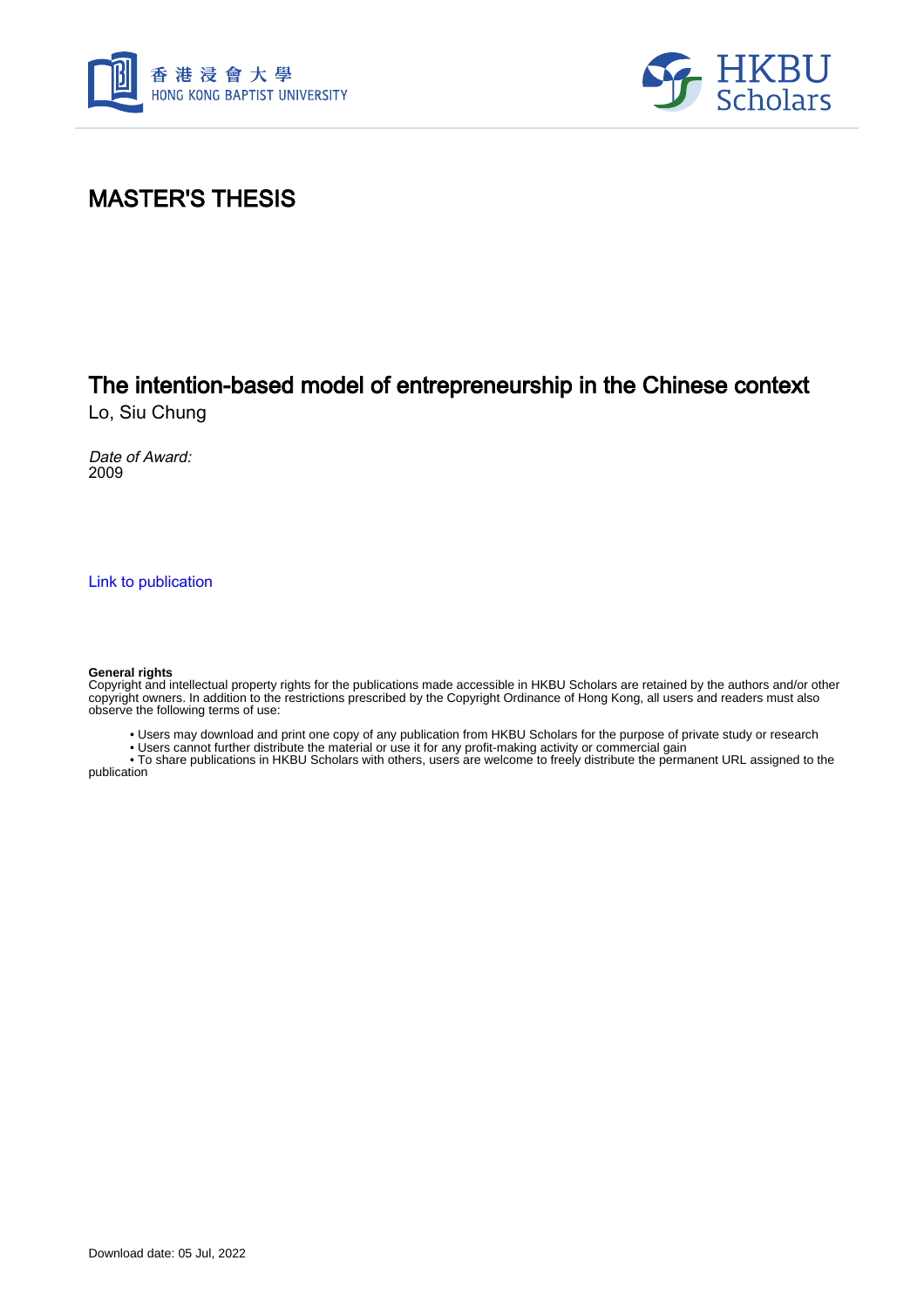**The Intention-based Model of Entrepreneurship in the Chinese Context** 

**LO Siu Chung** 

**A thesis submitted in partial fulfillment of the requirements for the degree of Master of Philosophy** 

**Principal Supervisor: Prof. SIU Wai Sum** 

**Hong Kong Baptist University** 

**February 2009**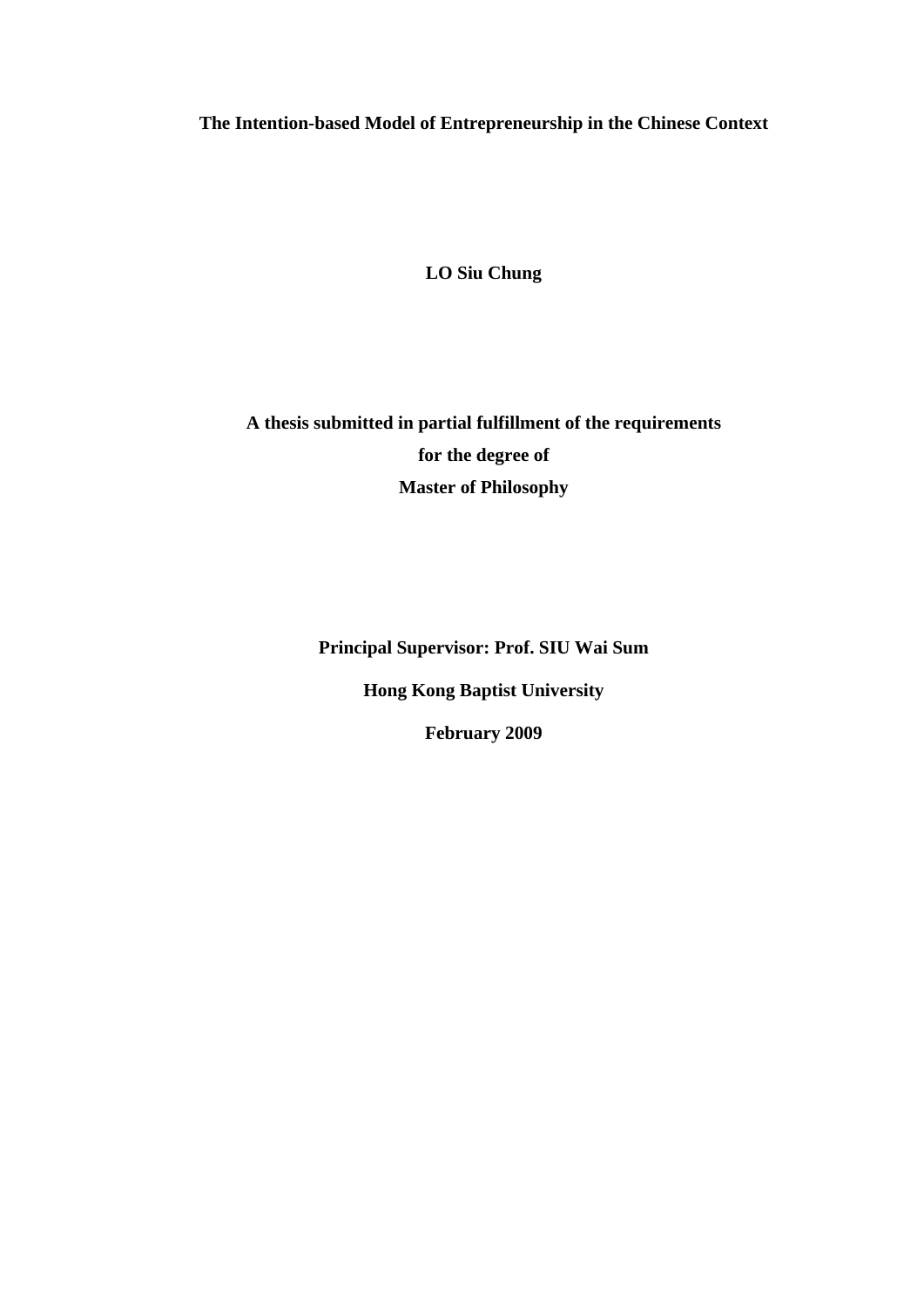## **Abstract**

During the past two decades, the number of private enterprise had been growing at the annual rate of about 20 per cent in the Mainland China. Entrepreneurship research has attempted to investigate the factors predicting and explaining why Mainland Chinese create new venture. However, these entrepreneurship studies mainly adopted deterministic theoretical models that merely focus on a set of determinants from a single personal or environmental dimension and cannot adequately explain and predict complex phenomenon of new venture creation. Some Chinese entrepreneurship researchers verified determinants from more than one dimensions within a single theoretical model, but the possible interactions among personal and environmental determinants haven't yet been considered and estimated. Thus, the contextual complexity of new venture creation cannot be captured. Then the estimation of any possible moderation or mediation effect by environmental factors on affecting the prediction of personal factor also cannot be done. Moreover, the new venture creation process hasn't yet been investigated. These factors altogether impede the development of comprehensive and contingent entrepreneurship theory in the Chinese context and also indicate that the research gap of developing such theory is present.

Against this background, this thesis aims at filling this research gap by advancing the existing intention-based model of entrepreneurship in an attempt to contribute development of a more comprehensive and contingent entrepreneurship theory in the Chinese context. The intention-based model of entrepreneurship actually adopts the contextual and process-oriented focus. This enables the capture of contextual factors from environment and their interactions with personal factors into the cognitive process of forming entrepreneurial intention. This thesis specifically determines the contextual influence of individualism-collectivism (I-C) cultural orientation on personal perception-based attitudes and entrepreneurial experience on predicting entrepreneurial intention. By using Structural Equation Modeling (SEM), the research findings based on 204 Chinese MBA students verify interdependent self-construal as an individual-level construct of collectivism moderates the predictive strength of perceived social norms towards entrepreneurship on entrepreneurial intention. Furthermore, the construct of perceived social norms has the strongest predictive power but personal attitude doesn't have significant effect on entrepreneurial intention. These results are actually contradictory to the empirical findings in individualistic countries, which have demonstrated the moderation effect of I-C cultural orientation. This advanced intention-based model of entrepreneurship in the Chinese context can explain and predict the person-environment interaction, which contributed to development of a contingent entrepreneurship theory. This model also implies that the decision of Chinese people to create new venture is greatly affected by people embedded in the social relations, especially for those who highly construe themselves as interdependent with others. Relevant practical strategies promoting the growth of new venture creation in the Chinese society are suggested for entrepreneurship educators and policy-makers.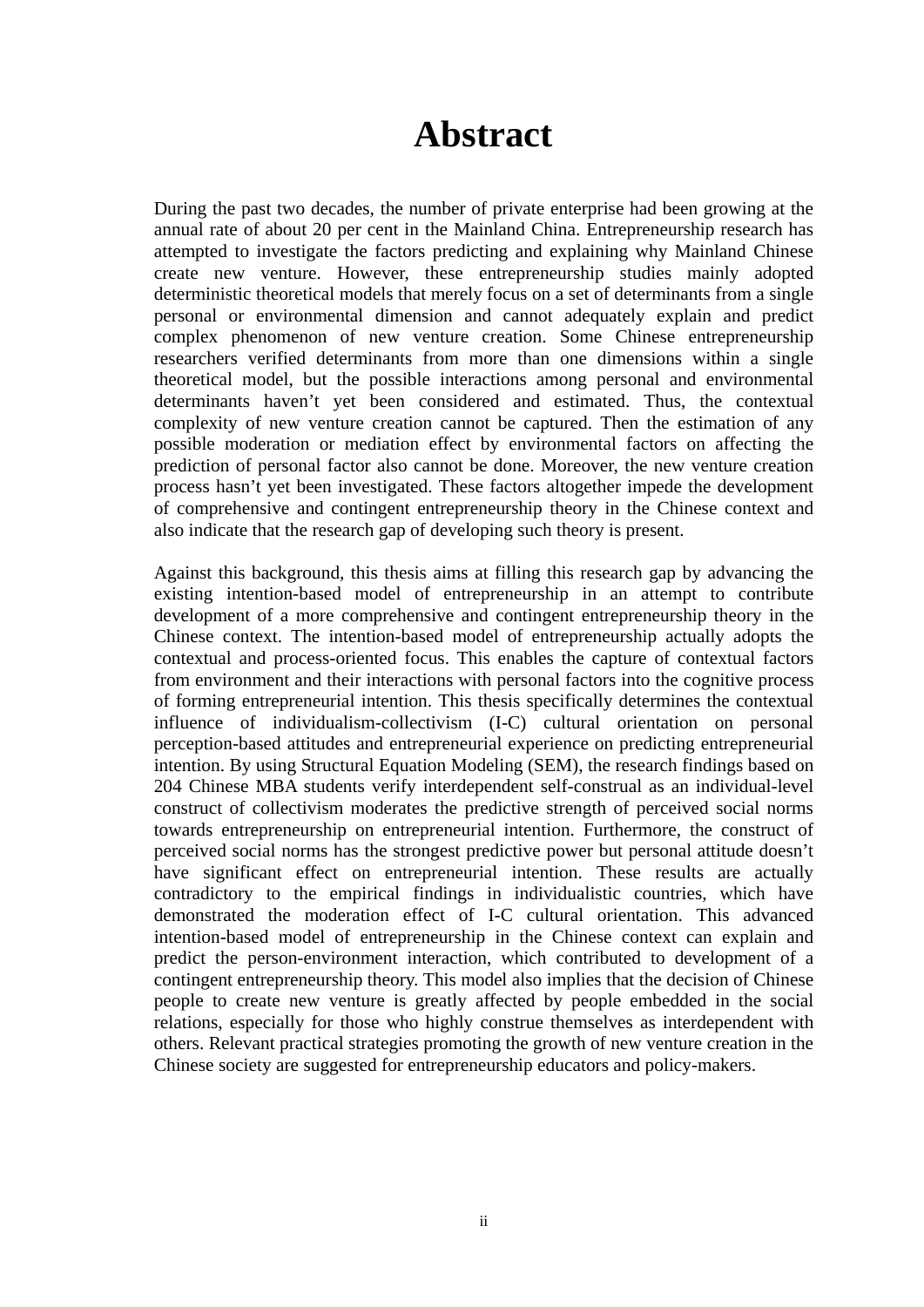# **Table of Contents**

| 1.2 Existing literature about New Venture Creation in the Chinese Context 2     |
|---------------------------------------------------------------------------------|
|                                                                                 |
| 1.2.2 Deterministic Theoretical Models in Mainland Chinese Entrepreneurship     |
|                                                                                 |
| 1.2.3 Previous Entrepreneurship Research in Other Chinese Dominated             |
|                                                                                 |
| 1.3 Developing Comprehensive and Contingent Entrepreneurship Theory in the      |
| 1.3.1 Entrepreneurship Theoretical Models with Contextual and Process           |
|                                                                                 |
|                                                                                 |
| 1.3.3 Prediction of Entrepreneurial Intentions on Entrepreneurial Behaviors. 12 |
| 1.3.4 Incorporation of Influence of Collectivistic Values into the              |
| Entrepreneurship Theoretical Model Specific to the Chinese Context 15           |
|                                                                                 |
|                                                                                 |
|                                                                                 |
| 2.1 Definitions of Entrepreneurship and Entrepreneurial Behavior  20            |
|                                                                                 |
| 2.2.1 Cultural Values Orientation: Individualism and Collectivism 21            |
| 2.2.2 Individualism and Collectivism (IDV and COL) in Chinese Society 23        |
| 2.2.3 Focus on Cultural Dimensions of Individualism (IDV) and Collectivism      |
|                                                                                 |
|                                                                                 |
|                                                                                 |
|                                                                                 |
| 2.3.3 Individualism-Collectivism (I-C) and Entrepreneurship in the Chinese      |
|                                                                                 |
| 2.3.4 Role of Individualistic and Collectivistic Values in the Conceptual       |
| 2.3.5 Using Theoretical Model with Contextual and Process-oriented Focuses      |
| for Developing Comprehensive and Contingent Entrepreneurship Theory             |
|                                                                                 |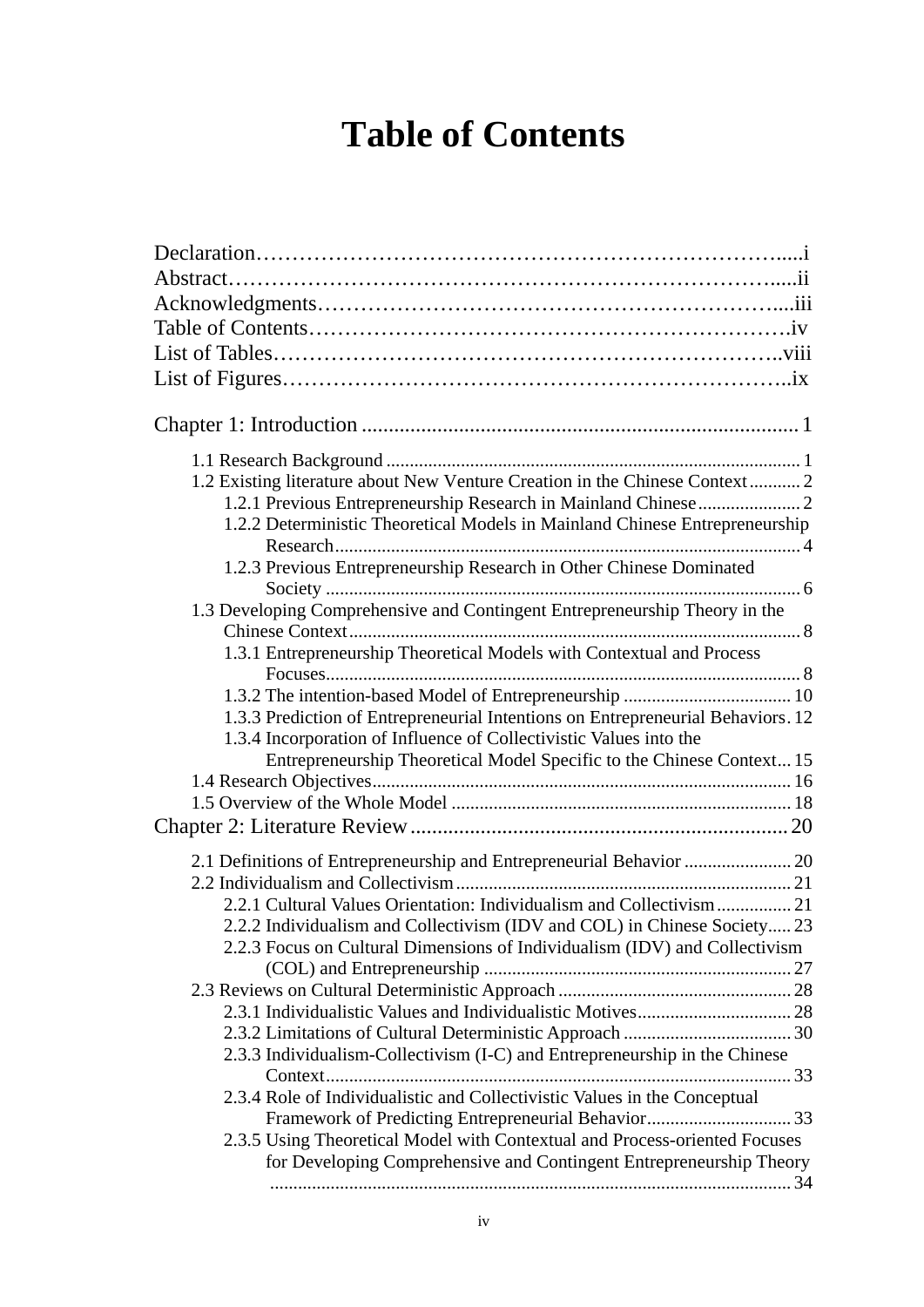| 2.4 Influence of Perceptions-based Attitudes on Entrepreneurial Intentions (ENI): |  |
|-----------------------------------------------------------------------------------|--|
|                                                                                   |  |
| 2.4.1 Reviews on Two Approaches for Determining the Influence of                  |  |
| Perceptions-based Attitudes on Entrepreneurial Intentions (ENI)37                 |  |
|                                                                                   |  |
| 2.5 Influence of Entrepreneurial Experiences on Attitude toward Entrepreneurship  |  |
| 2.5.1 Two Approaches for Studying Formation of Perceived Desirability and         |  |
| 2.5.2 Shapero and Sokol's Entrepreneurial Event Model (SEE)  44                   |  |
| 2.5.3 Shapero and Sokol's Entrepreneurial Event Model: Prediction of              |  |
| 2.5.4 Shapero and Sokol's Entrepreneurial Event Model: Prediction of              |  |
|                                                                                   |  |
| 2.5.5 Boyd and Vozikis's Model of Entrepreneurial Intentionality  50              |  |
| 2.5.6 Implication from Research Findings in Two Approaches of Predicting          |  |
|                                                                                   |  |
| 2.6 Influence of I-C Value on Prediction of Experience on Entrepreneur            |  |
|                                                                                   |  |
|                                                                                   |  |
|                                                                                   |  |
|                                                                                   |  |
| 3.1 I-C Value Orientation and Relative Importance of Three perception-based       |  |
| 3.1.1 Application of Bontempo and Rivero's (1992) Theory in the                   |  |
|                                                                                   |  |
| 3.1.2 Relative Strengths of Three Perceptions-based Attitudes in Predicting       |  |
|                                                                                   |  |
| 3.1.3 Hypotheses: Moderating effect of Self-construals on Strength of Three       |  |
| Perceptions-based Attitudes in Predicting Entrepreneurial Intention (ENI)         |  |
|                                                                                   |  |
| 3.2 Effect of Entrepreneurial Experiences on Developing Attitude towards          |  |
|                                                                                   |  |
|                                                                                   |  |
|                                                                                   |  |
| 3.2.3 Moderating Effects of Self-construals on Strength of Parent                 |  |
|                                                                                   |  |
| Entrepreneurial Role Model Performance in predicting Entrepreneurial              |  |
|                                                                                   |  |
| 3.3 Hypothesized Models of the Intention-based Model of Entrepreneurship in the   |  |
|                                                                                   |  |
|                                                                                   |  |
|                                                                                   |  |
|                                                                                   |  |
|                                                                                   |  |
|                                                                                   |  |
|                                                                                   |  |
|                                                                                   |  |
|                                                                                   |  |
|                                                                                   |  |
| 4.2.2 Reliability and Validity Tests for Independent and Interdependent           |  |